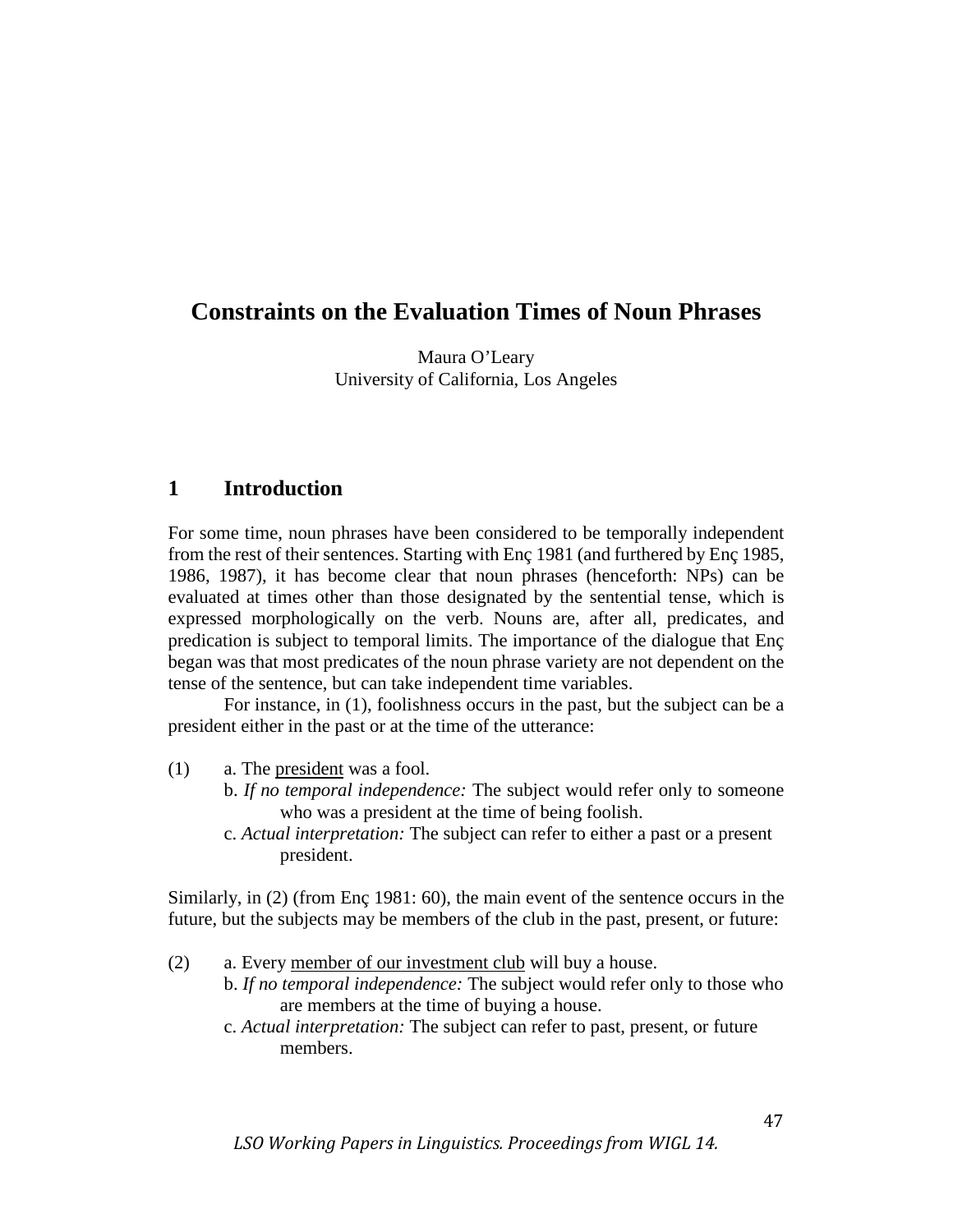In English, there are no overt markings on NPs to mark tense, as there are on verbs. However, there are a number of other languages with temporal morphology on NPs (e.g. Nordlinger and Sadler 2004, Tonhauser 2002, 2005, 2007, 2008). Adding to our own intuitions about sentences like (1) and (2), these languages provide very convincing evidence for Enç's original claim that NPs can be interpreted at a time independent from the rest of the sentence.

However, not all NPs are temporally independent. For instance, (3) is only true if the people in question were professors at the same time that they were in kindergarten. Thus, the NP *professors* is *temporally dependent*, rather than being temporally independent like the subjects of (1) and (2).

(3) # There were many professors in kindergarten in the 80s.

(Keshet 2008: 42)

There have been several additions to Enç's theory, mostly regarding when NPs can and cannot be temporally independent. Section 2 of this paper will discuss ways to predict temporal dependence. Adding on to Musan's (2009) theory, I suggest that nouns which denote stages rather than individuals can never be temporally independent. This distinction will explain the difference in acceptability between sentences like (4) and (5):

- (4) The fugitive is doing time. (adapted from Musan 1995)
- (5) #The bachelor is kissing his wife.

In the remainder of the paper, I address what is, to my knowledge, a novel concept: the sets of times at which both temporally independent and temporally dependent NPs may be evaluated. Temporally independent NPs are more limited than has previously been claimed; they are not free to be interpreted at any given time, but must be evaluated at some time that is "familiar" to the utterance. This means that they may not be interpreted at any evaluation time that occurs after both the utterance time and the evaluation time of the main predicate.

Additionally, temporally dependent NPs have slightly more freedom in their evaluation times than has been previously reported. Temporally dependent NPs may be evaluated at either the evaluation time of the predicate or the utterance time, instead of only the former.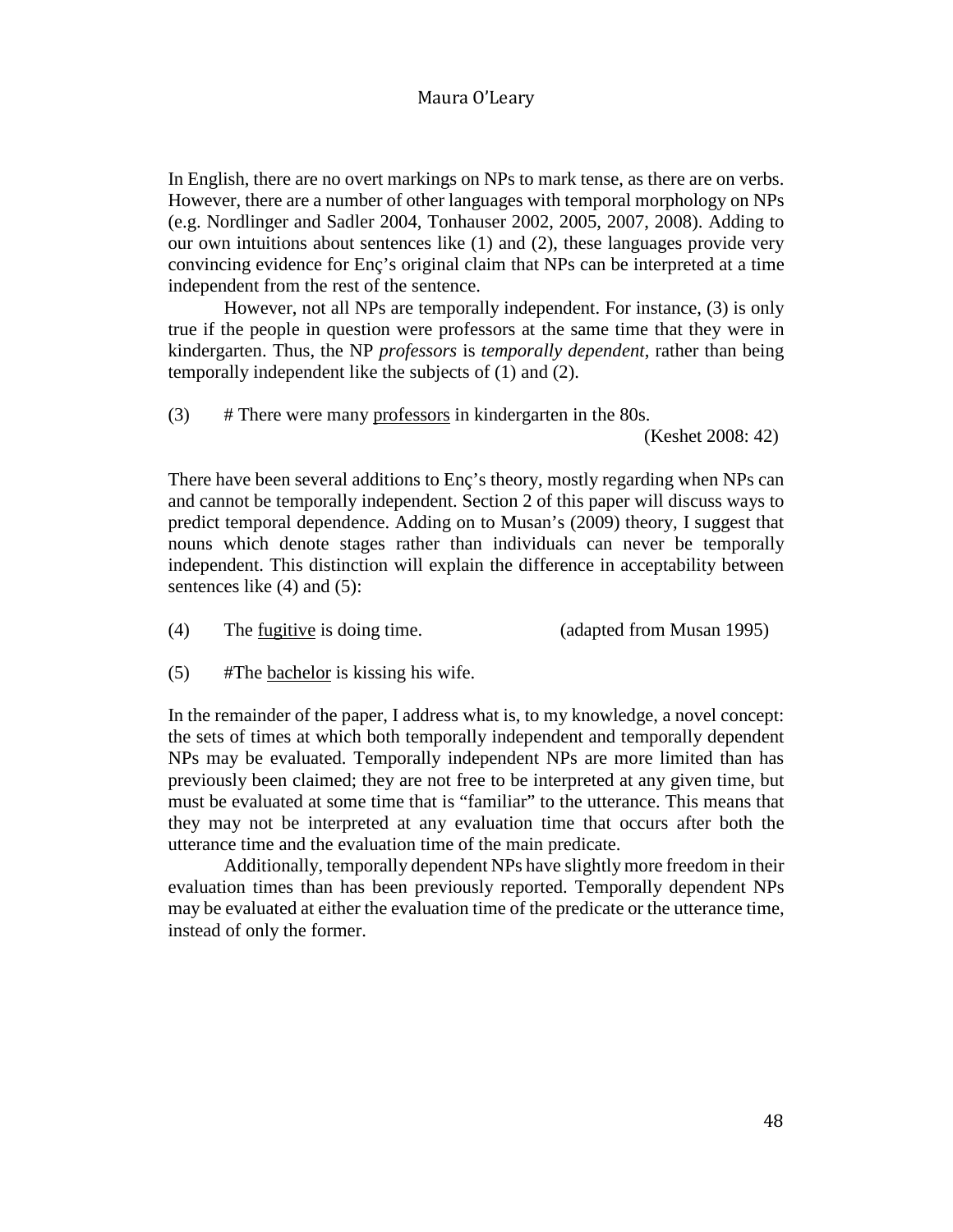# **2 Temporal dependence and information status**

#### **2.1 Weak Cardinal DPs**

Musan (1995, 1999) notes several syntactic predictors for temporally dependent NPs. For instance, certain types of determiner phrases invariably lead to temporal dependence of the NP (Musan 1999). To discuss these phrases, I must first mention two ways of classifying determiner phrases.

First, determiners can be classified as *weak* or *strong* (Milsark 1974):

- (6) **Weak**: a, some, many, several, two, three<sup>[1](#page-2-0)</sup>, ...
- (7) **Strong**: the, this, these, that, those, both, each, every, most, all, …

The separation between weak and strong determiners is useful in the discussion of the temporal dependence of NPs, but it also describes the divide between DPs that can occur in existential there constructions and those that can't<sup>[2](#page-2-1)</sup>:

- (8) *Weak determiner phrases:*
	- a. There was a man on the balcony.
	- b. There were some/many/several/two men on the balcony.
- (9) *Strong determiner phrases:*
	- a. \*There was the/this/that man on the balcony.
	- b. \*There were these/those/both/every/most men on the balcony.

Additionally, weak determiner phrases can have either *cardinal* or *partitive*  readings. Cardinal readings refer to the cardinality, or total number, or individuals. For instance, in (10), the cardinal reading of *few ghosts* means a relatively small number of ghosts. Meanwhile, a partitive reading denotes a part of a larger group. In (10), the partitive reading of *few ghosts* refers to a small proportion of the larger number of ghosts. It can be somewhat difficult to determine which of the two ambiguous readings is meant, but Musan notes that partitive readings generally

<span id="page-2-0"></span> $<sup>1</sup>$  Some may not consider numbers to be determiners. However, as is pointed out in here, when</sup> numbers occur without any other determiner, they behave like weak determiners (Milsark 1974, Musan 1999). That is, they can occur in existential there constructions, and their cardinal readings are obligatorily temporally dependent.

<span id="page-2-1"></span><sup>&</sup>lt;sup>2</sup> Note that strong determiner phrases can occur in existential there constructions, but only as part of a list reading:

<sup>(</sup>i) A: Who was at the party?

B: Well, there was the mayor, the town doctor, those teachers we met, …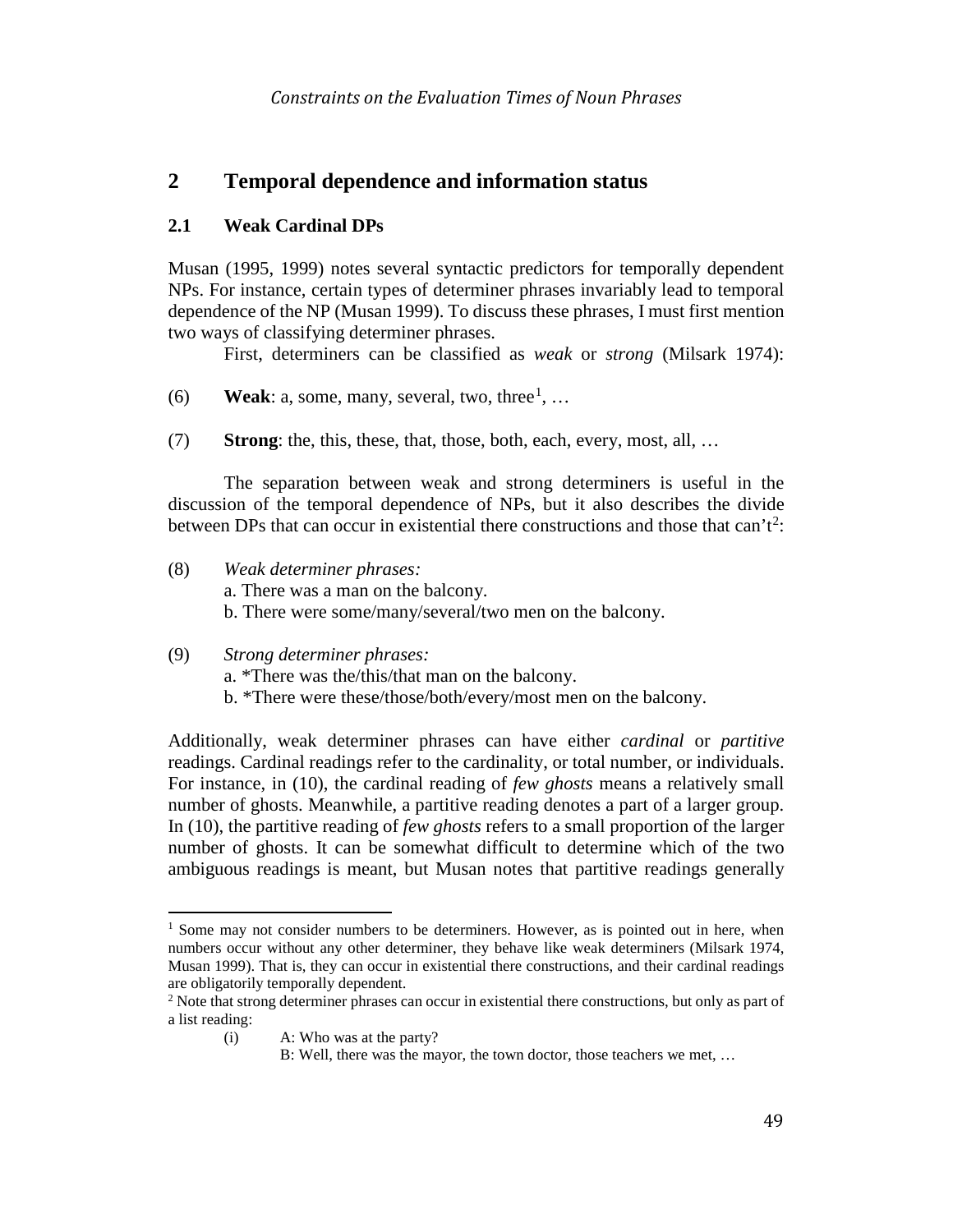have stress on the determiner while cardinal readings tend to put stress on the noun (1999: 629).

- (10) a. Few ghosts swam in the ocean. b. *Cardinal reading*: A small number of ghosts swam in the ocean. c. *Partitive reading*: Few of the ghosts swam in the ocean.
	- (Musan 1999:629)
- (11) **Cardinal**: the determiner characterizes the cardinality of individuals that satisfy the noun
- (12) **Partitive**: the determiner picks out a (sub)set of individuals that satisfy the noun

Musan (1999) provides evidence that all *weak determiner phrases with cardinal readings* are obligatorily temporally dependent and are therefore evaluated at the same time as the main predicate of their clause. As an example, in (13) the DP *three students* has the weak determiner *three* and describes a group of students that has a cardinality of three. This NP is temporally dependent and thus the subjects must be students at the same time that they are in the room.

- (13) a. Three students are in that room.
	- b. *Temporal Evaluation:* The people must be students at the time that they are in the room.

## **2.2 Existential there constructions**

Musan (1995, 1999) also points out that post-copular DPs in existential there constructions must be temporally dependent.<sup>[3](#page-3-0)</sup> For instance, for  $(14a)$  to be true, the *professors* must be professors at the same time that they were in kindergarten in the 80s.

(14) a. # There were many professors in kindergarten in the 80s. *dependent* b. Many professors were in kindergarten in the 80s. *independent* (Keshet 2008: 42)

As discussed above, only weak determiner phrases can occur in existential there constructions. Musan reports that most of these weak DPs occurring in the postcopular of existential there constructions tend to receive cardinal readings, which

<span id="page-3-0"></span><sup>&</sup>lt;sup>3</sup> Musan (1999) also discusses a similar phenomenon in German scrambling.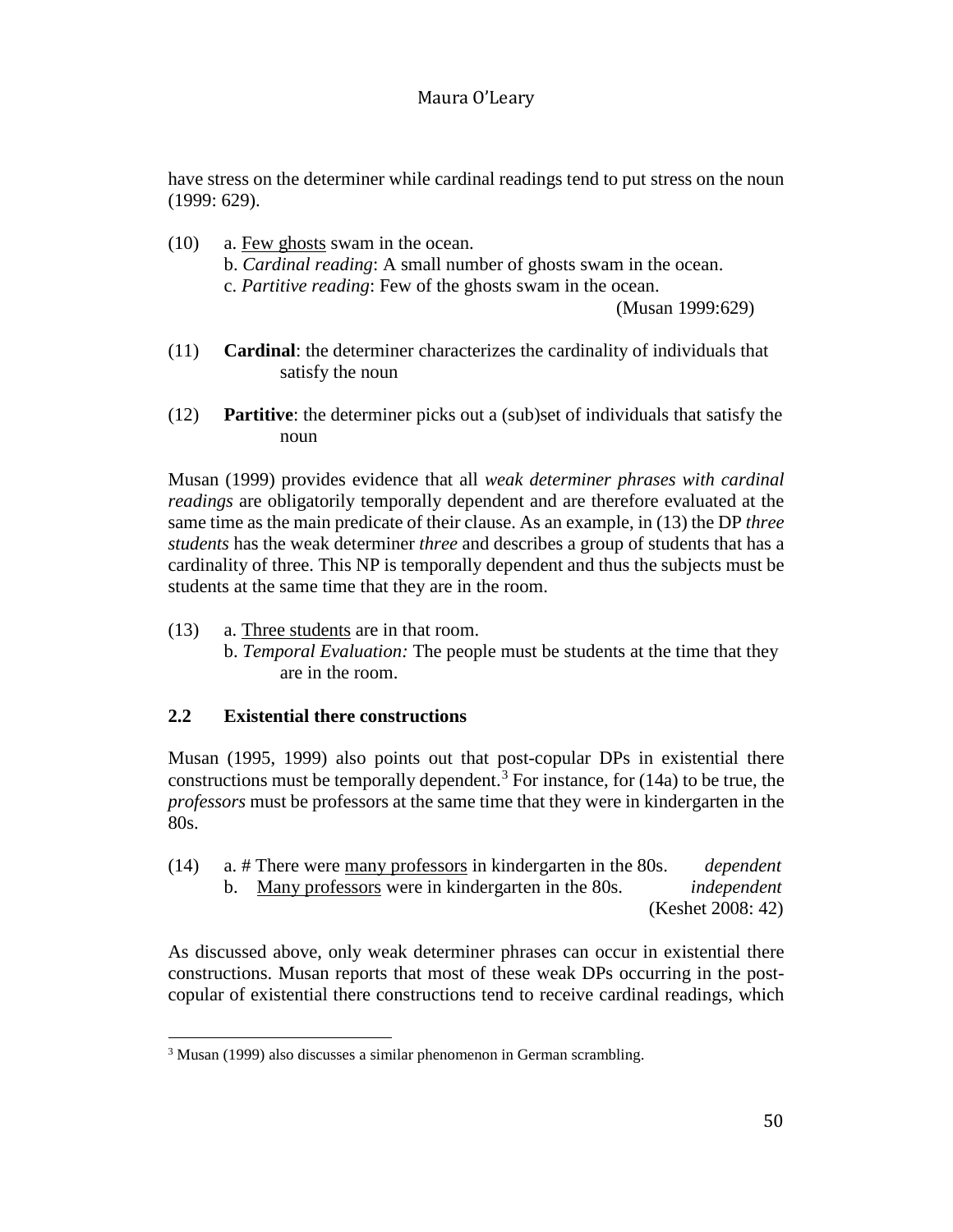would mean that we would expect them to be temporally dependent no matter what syntactic construction they are in.

The question then, is whether partitive DP can ever occur in the post-copular position of an existential there construction. In (15) and (16), DPs with weak determiners are forced into partitive readings by adding *'of the.'* There is no way to interpret these phrases as being cardinal; they can only refer to a subset of a larger group. (15a) and (16a) show that these partitive DPs are temporally dependent when they are in the post-copular position of existential there constructions; each (a) sentence requires the post-copular DP to have the same evaluation time as the main predicate (in this case, the copula). Due to temporal dependence, (15a) is only true if the people in question are simultaneously *prisoners* and *free* and (16a) is only true if the people in question are both *sleepers* and *awake.* Both of these situations are, of course, contradictory. The fact that the post-copular phrases in (15a) and (16a) are temporally dependent provides evidence that existential there constructions do indeed require DPs following the copula to be temporally dependent, regardless of whether they are interpreted as cardinal or partitive.

| dependent         | a. #There are some of the prisoners free. | (15) |
|-------------------|-------------------------------------------|------|
| independent       | b. Some of the prisoners are free.        |      |
| dependent         | a. #There are many of the sleepers awake. | (16) |
| independent       | b. Many of the sleepers are awake.        |      |
| (Musan 1999: 639) |                                           |      |

#### **2.3 Information status**

It has previously been noted that existential there constructions require that the post-copular DP be novel to the hearer of the sentence (Prince 1992, Ward and Birner 1995). Musan (1999) suggests that, additionally, all weak DPs with cardinal readings are *hearer-new* as well. This fits in logically with the distinction between cardinal and partitive readings: a DP that introduces *three cats* for the first time would have to be discussing the cardinality of the total group of relevant cats, while *three of the cats* would necessarily be discussing three cats out of a larger, previously salient group.

Musan goes on to claim that being hearer-new or hearer-established leads to nominal predicates being interpreted as either stages or individuals, respectively, and that it is this distinction which triggers temporal dependence or independence.

Predicates either describe long-term or short-term properties of an individual (Musan 1997). Predicates that describe long-term properties are said to describe the individual, while predicates that describe short-term properties are said to describe a temporal chunk, or *stage*, of the individual's existence (Carlson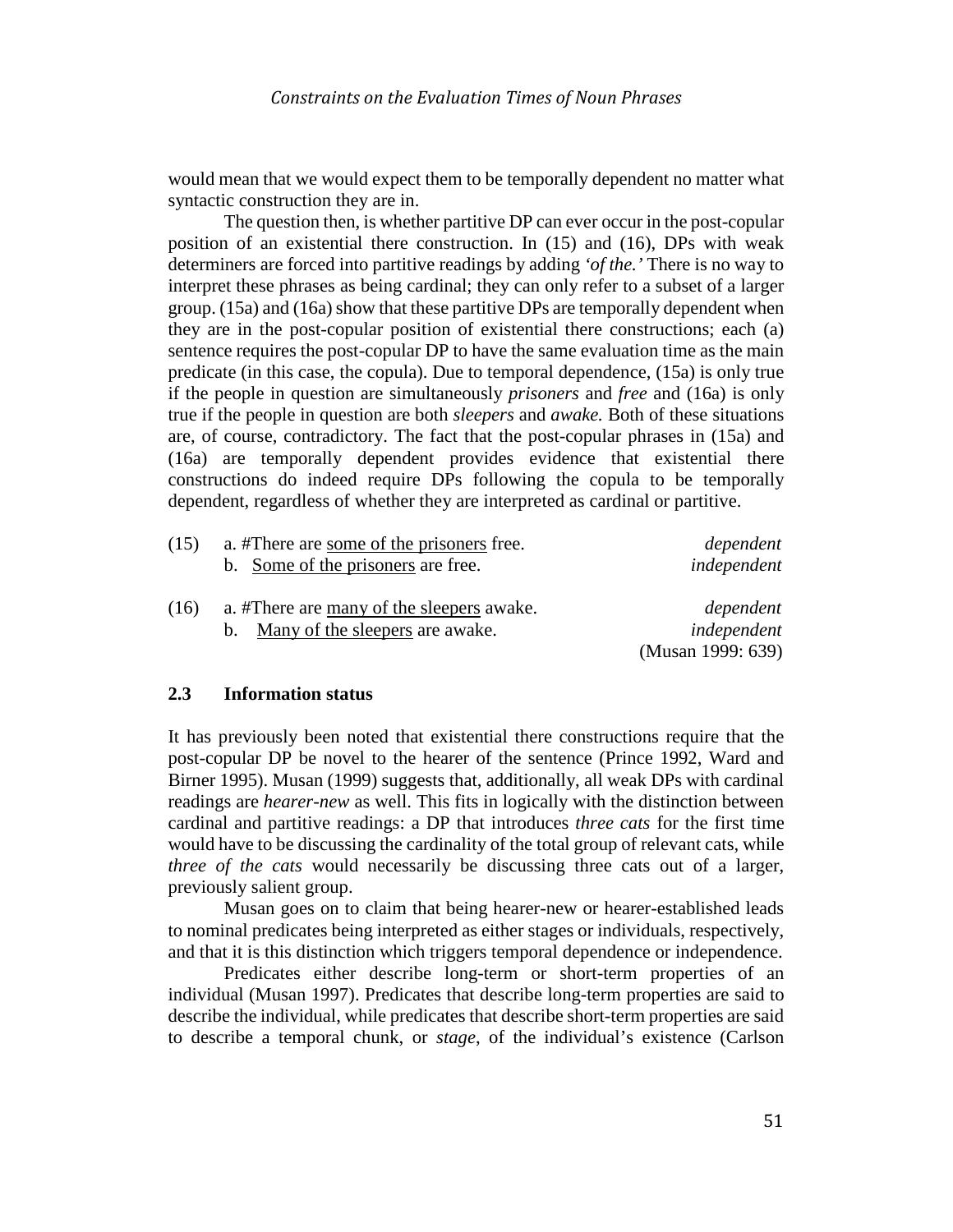1977a,b). Musan claims that "being treated as hearer-established triggers quantification over individuals, while being treated as hearer-new triggers quantification over stages." (1999: 656). She proposes that "…when the hearer is confronted with a noun phrase that introduces new discourse referents, she economically focuses only on the stages of the host-individuals that are at issue…Hence, noun phrases that introduce new discourse referents involve a restriction to stages…" (Musan 1999: 657). If an NP is hearer-new, all the knowledge the hearer has about the referent is its stage during the event at hand. Thus, NPs that refer to individuals are temporally independent, while those that refer to stages are temporally dependent.

#### **2.4 Stage nouns**

Musan claims that when predicates refer to stages rather than individuals, they are interpreted as temporally dependent. However, weak cardinal DPs and existential there constructions are not the only situations where we find predicates which refer to stages. I propose that some nouns exclusively refer to stages and are therefore always temporally dependent.

For instance, consider the following two sentences:

(17) The fugitive is doing time. (adapted from Musan 1995)

 $(18)$  # The bachelor is kissing his wife.

The main sentential tense for both (17) and (18) is the present. Both subject DPs have strong determiners and neither sentence involves an existential there construction. Based on the generalizations discussed thus far, these sentences should behave identically.

In (17), *the fugitive* could, in theory, be interpreted in either the past or the present, but, for the sentence to be non-contradictory, it must be interpreted in the past, as one cannot simultaneously be a *fugitive* (one who is on the run from the law) and *doing time*.

From what we know so far, *the bachelor* should be able to be interpreted in a similar fashion. While a present bachelor could not possibly have a wife who he could be kissing, a past bachelor could certainly have a present wife. However, somehow, (18) is not capable of having this interpretation, and is therefore contradictory. Even though *fugitive* can be interpreted in the past, it would seem that *bachelor* can only be interpreted in the present.

I propose that nouns like *bachelor* describe a stage of an individual, while nouns behaving like *fugitive* denote individual-level properties. All nouns fall into one of these two categories. Stage nouns tend to include stages of life that have a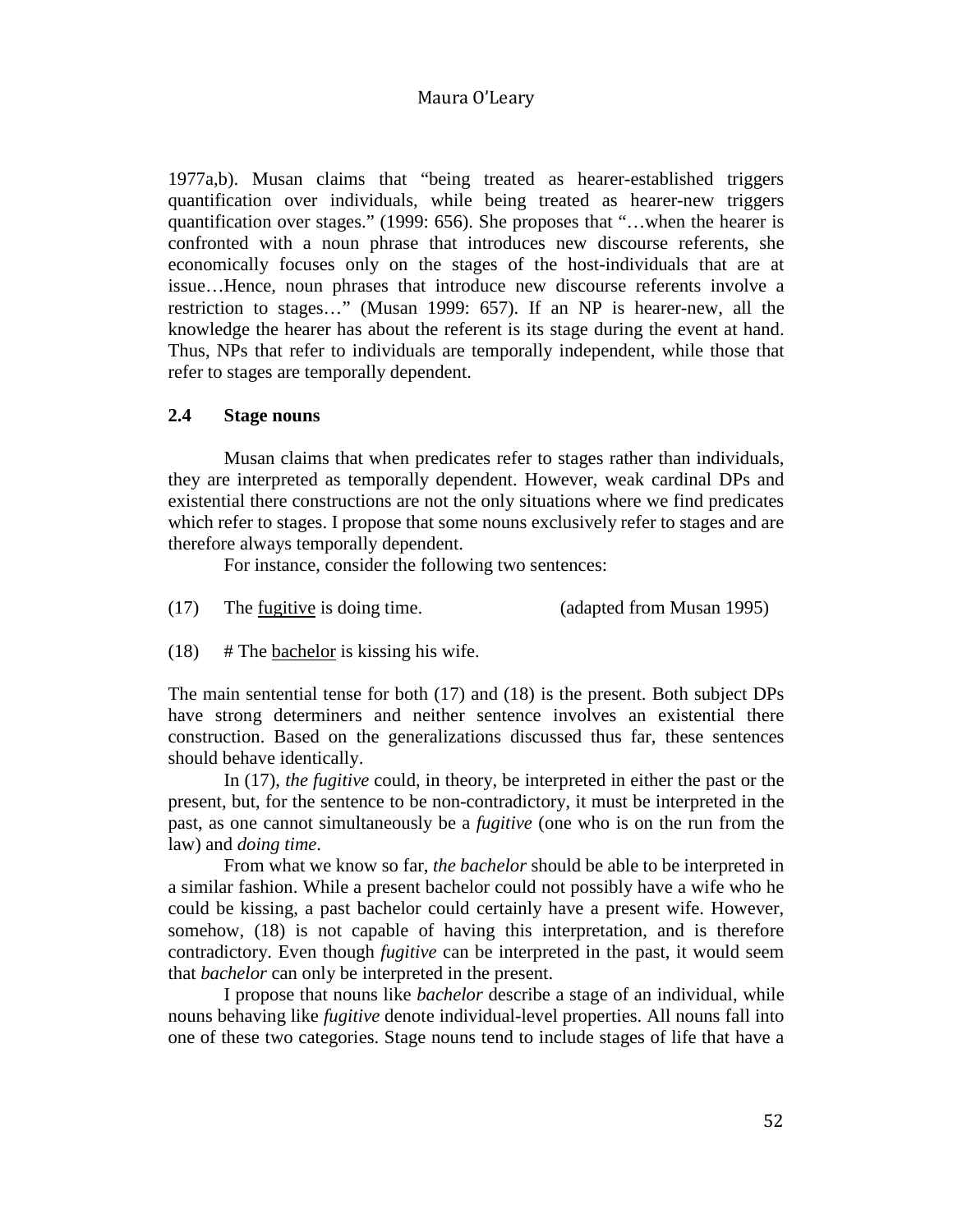clear endpoint, like *child, bachelor, sophomore,* or *high school student.* Individual nouns refer mostly to life-long properties (*i.e. man, brunette, etc.*) or professionlike descriptions (i.e. *fugitive, president, astronaut, etc.*).

This description of these two noun classes fits cleanly into Musan's theory. She argued that hearer-new NPs, like those in weak cardinal DPs or in existential there constructions, were interpreted as stages because the hearer only focuses on the relevant stage of the noun, despite the noun having the ability to describe a longer-term property. Stage nouns like *bachelor* bypass the step in which hearerawareness is established. They exclusively describe stages, and never individuals. Thus, all NPs which are in some way associated with stage-hood, whether intrinsically or via a determiner or syntactic construction, are temporally dependent.

# **3 New constraints on evaluation times**

The previous section has supplied us with the tools to diagnose whether an NP is temporally dependent or temporally independent. With this knowledge, we can progress to discussing the exact specifications of their evaluation times.

#### **3.1 Temporally independent NPs: in need of an upper limit constraint**

We will begin with temporally independent NPs, which, in theory, should be completely independent in their evaluation times. This means that they should be able to be interpreted at *any* evaluation time, no matter the evaluation time of the main predicate of the sentence.

However, this is not the case:

- (19) a. The president was a fool.
	- b. *Evaluation times:* The subject can refer to either a past or a present president, but not a future president.

As (19b) states, *president* in (19a) can be evaluated in the past or the present as compared to the utterance time. It cannot, however, refer to a future president.

Consider another example, in which the main predicate is evaluated at a future time:

(20) a. Every member of our investment club will buy a house.

b. *Evaluation times:* The subject can refer to past, present, or future members, but not those who buy a house in the future and *then* become members.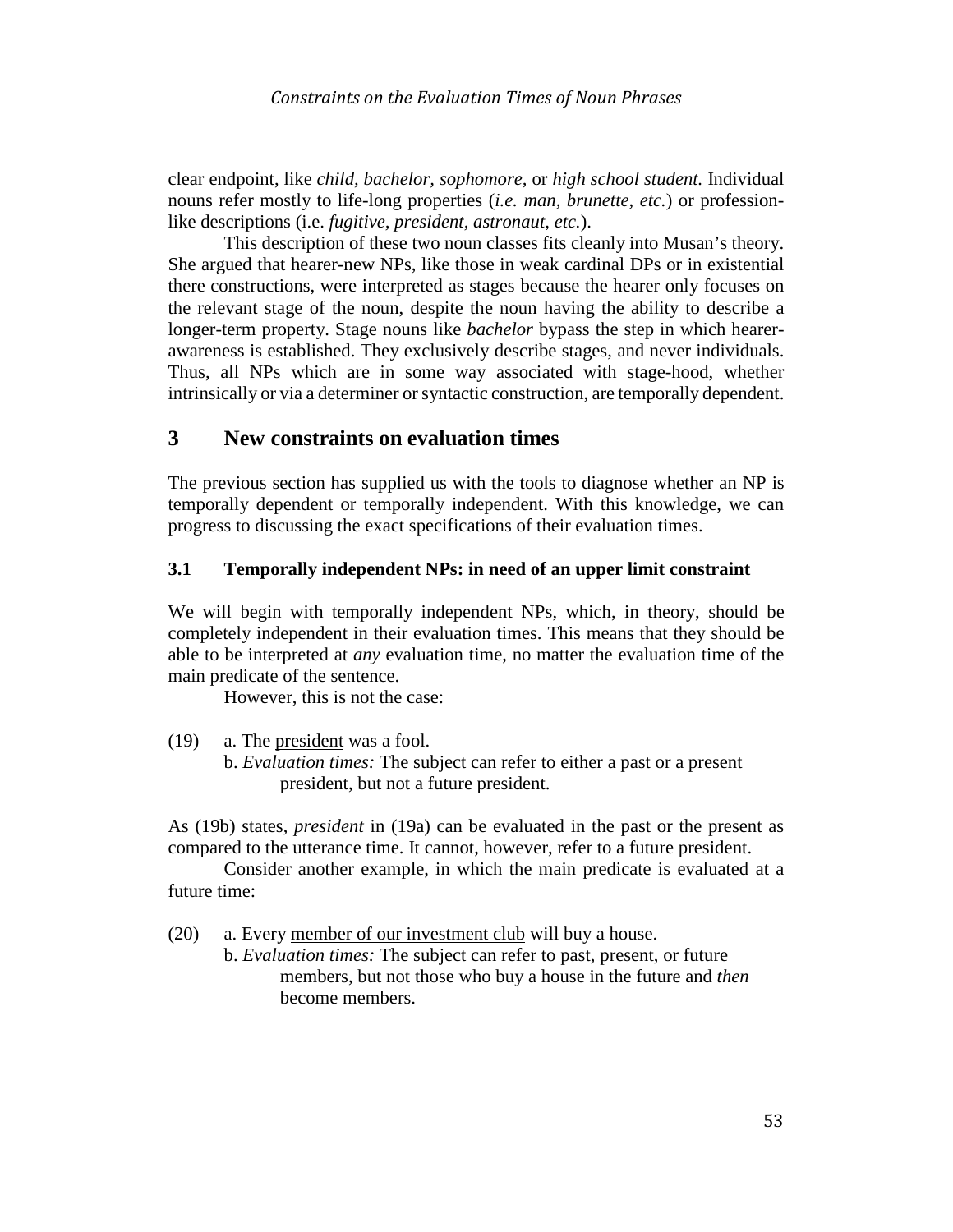The fact that the main predicate of (20) is evaluated in the future seems to allow the subject NP to be evaluated in the future as well. However, the NP is still limited in its potential evaluation times. It can be evaluated in the past, present, or future as compared to the utterance time, but it cannot be evaluated in the future as compared to the predicate's evaluation time.

Let us examine this systematically. In the case of (19), where the predicate's evaluation time was in the past, the subject NP could have an evaluation time that is before, during, or after the predicate's evaluation time. These evaluation times could also be before or during the utterance time. However, the NP could not be evaluated at a time that was after both the predicate time and the utterance time.

In (20), where the predicate's evaluation time was in the future, the subject NP could have an evaluation time that is before or during the predicate's evaluation time, and before, during, or after the utterance time. Once again, the subject NP could not be evaluated at a time that was after both the predicate time and the utterance time.

To complete the paradigm, let us consider a sentence where the predicate's evaluation time is in the present.

(21) a. The president is a fool.

b. *Evaluation times:* The subject can refer to either a past or a present president, but not a future president.

In (21), *president* can be evaluated at a time that is before or during the predicate's evaluation time and the utterance time. As with (19) and (20), the NP cannot be evaluated at a time that is after the predicate time and the utterance time.

Other areas of tense-study have suggested the need for an *upper limit constraint*, which allows only times *familiar* to an individual or situation to be accessible. Generally, this means times up to the present, as only the present and the past are truly known. Based on the data outlined above, it seems that temporally independent NPs are subject to a type of upper limit constraint as well. I propose that temporally independent NPs may only be interpreted at times *familiar* to the utterance. Familiarity can be gained either from the utterance time or from the evaluation time of the main predicate. Potential evaluation times are considered familiar to the utterance if they are in the past or the present, *as compared to either the utterance time or the evaluation time of the main predicate.*

Since the utterance time is always the present, all times before and during the present will always be familiar to the sentence. Therefore, in sentences where the main predicate is evaluated in the past or the present, the available evaluation times for NPs will be times up to and containing the utterance time.

If the main predicate is evaluated in the future, the times familiar to utterance include future times *up to the time at which the predicate is evaluated.*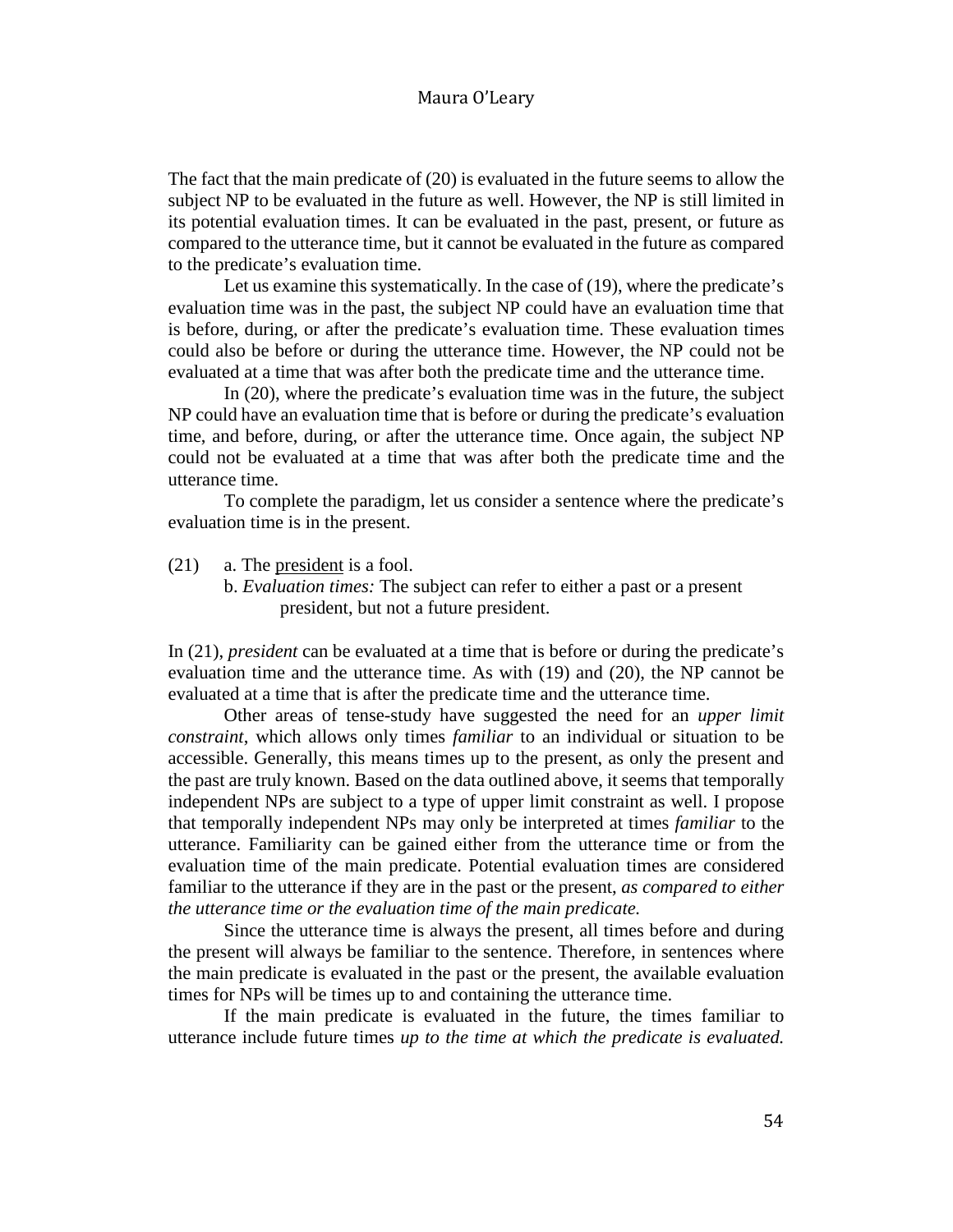The times considered familiar to the sentence are those that are in the past or present as compared to the main predicate's evaluation time. Thus, in such sentences, NPs can be evaluated in the future, but not at times further into the future than the time at which the predicate is evaluated.

## (22) **Familiarity Constraint**

Temporally independent NPs must be evaluated at a time which is *familiar*  to the utterance. Times are familiar to the utterance if they are equivalent to or prior to either the utterance time or the time at which the main predicate is evaluated.

## **3.2 Temporally dependent NPs**

Past literature on temporally dependent NPs claims that they must be evaluated at the same time as the main predicate. For instance, consider (23) below.

(23) # The teenager is turning 100 years old today.

Like *bachelor*, *teenager* is a stage noun and is therefore temporally dependent. In (23), the subject must be a teenager in the present, which leads to a contradiction given the content of the rest of the sentence. However, in (24), the same predicate, *teenager*, does not have to be evaluated at the same time as the main predicate.

(24) The teenager received a toy at his  $1<sup>st</sup>$  birthday party.

If *teenager* were to be evaluated at the same time as *received*, then the sentence would be as unacceptable as (23) is. It would be contradictory for the subject to be a teenager and one year old at the same time. Instead, *teenager* is evaluated in the present, at the utterance time.

Based on only (23) and (24), one might conclude that temporally dependent NPs are in fact dependent on the utterance time—in both examples, *teenager* is evaluated in the present. (25), however, disproves this theory.

(25) The bachelor was getting married.

In this sentence, the bachelor is in the process of forever losing the title of *bachelor*. There is no way that *bachelor* could logically be evaluated at the utterance time, after the marriage ceremony has been completed. In (25), *bachelor* must be evaluated at the same time as the main predicate, in line with the previous theories of temporally dependent NPs.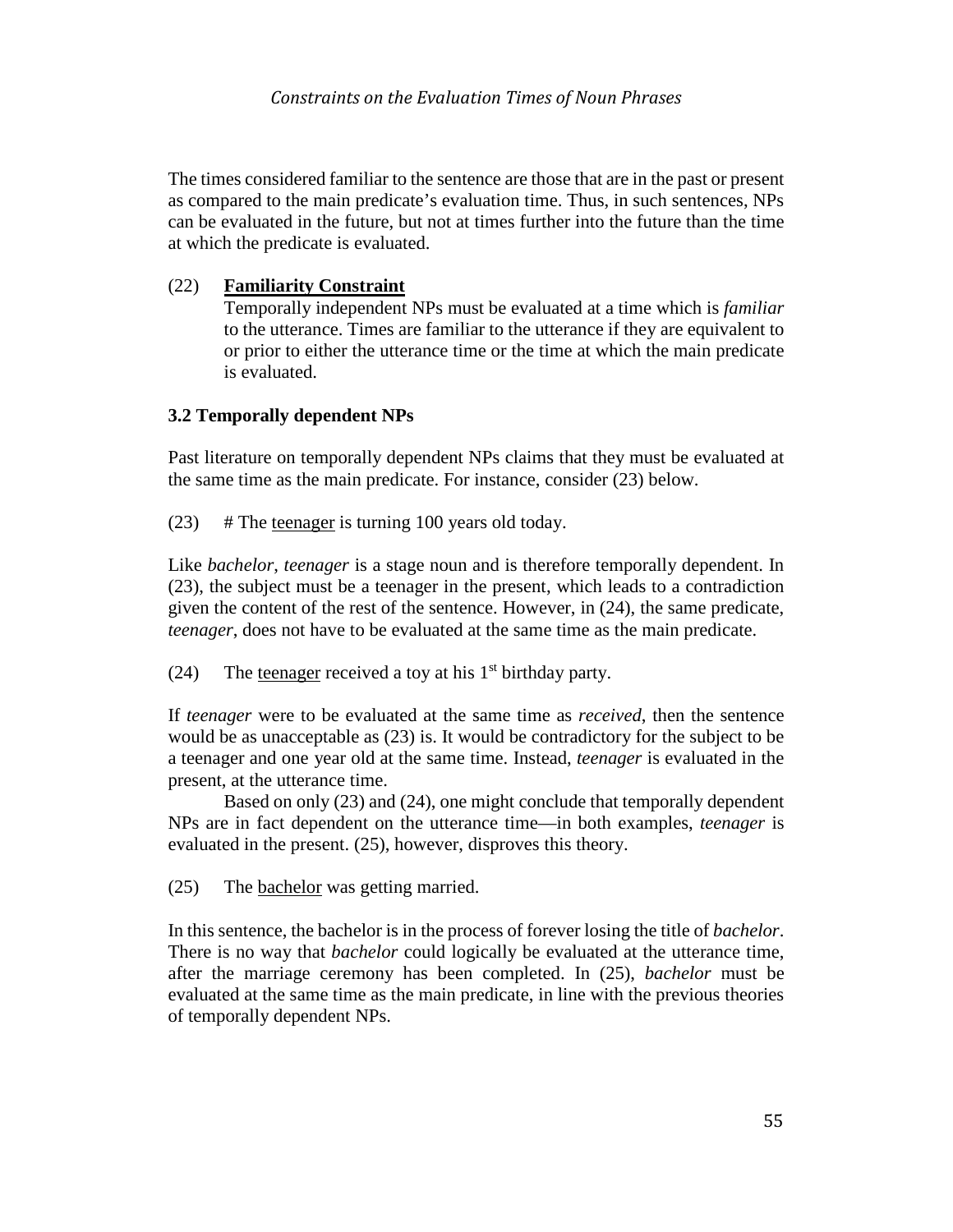I propose that temporally dependent NPs may be evaluated at the time of the utterance or the main predicate. In (23)-(25), one or both of these options was always logically excluded, however, both were still available evaluation times. Consider (26), in which neither evaluation time is logically excluded:

#### (26) The teenager ate a banana.

In (26), the subject can either be a teenager at the time of the banana-eating or at the utterance time (and have eaten a banana at some previous point in their life). The former interpretation is possible even if the subject is now 90 years old.

It is with this data in mind that I posit the following constraint:

## (27) **Accessibility Constraint**

Temporally dependent NPs must be evaluated at a time which is already accessible to the clause, namely, the utterance time or the time at which the main predicate is evaluated.

I propose that temporally dependent NPs may be evaluated at any time which the utterance already has access to. The utterance time is accessible, as is the time that is being used to evaluate the main predicate.

As in the familiarity constraint posited above for temporally independent NPs, the evaluation time of the main predicate and the utterance time are equally important in defining the potential evaluation times of noun phrases.

The accessibility constraint applies not only to nouns that inherently describe stages, but also to NPs that are coerced into temporal dependence via syntactic constructions.

(28) There were three of our students in that room.

*Students* can clearly be evaluated at the time at which they were in the room. Furthermore, as the accessibility constraint tells us, *students* can also be evaluated at the time of the utterance; for instance, if two high school teachers were discussing a time they went to a day care fourteen years ago, they could easily utter (28).

## **4 Conclusion**

There has been much discussion in the past forty years about the temporal (in)dependence of noun phrases. It was determined that some noun phrases were in some way dependent on the other evaluation times used in the utterance, while other NPs were free from this constraint.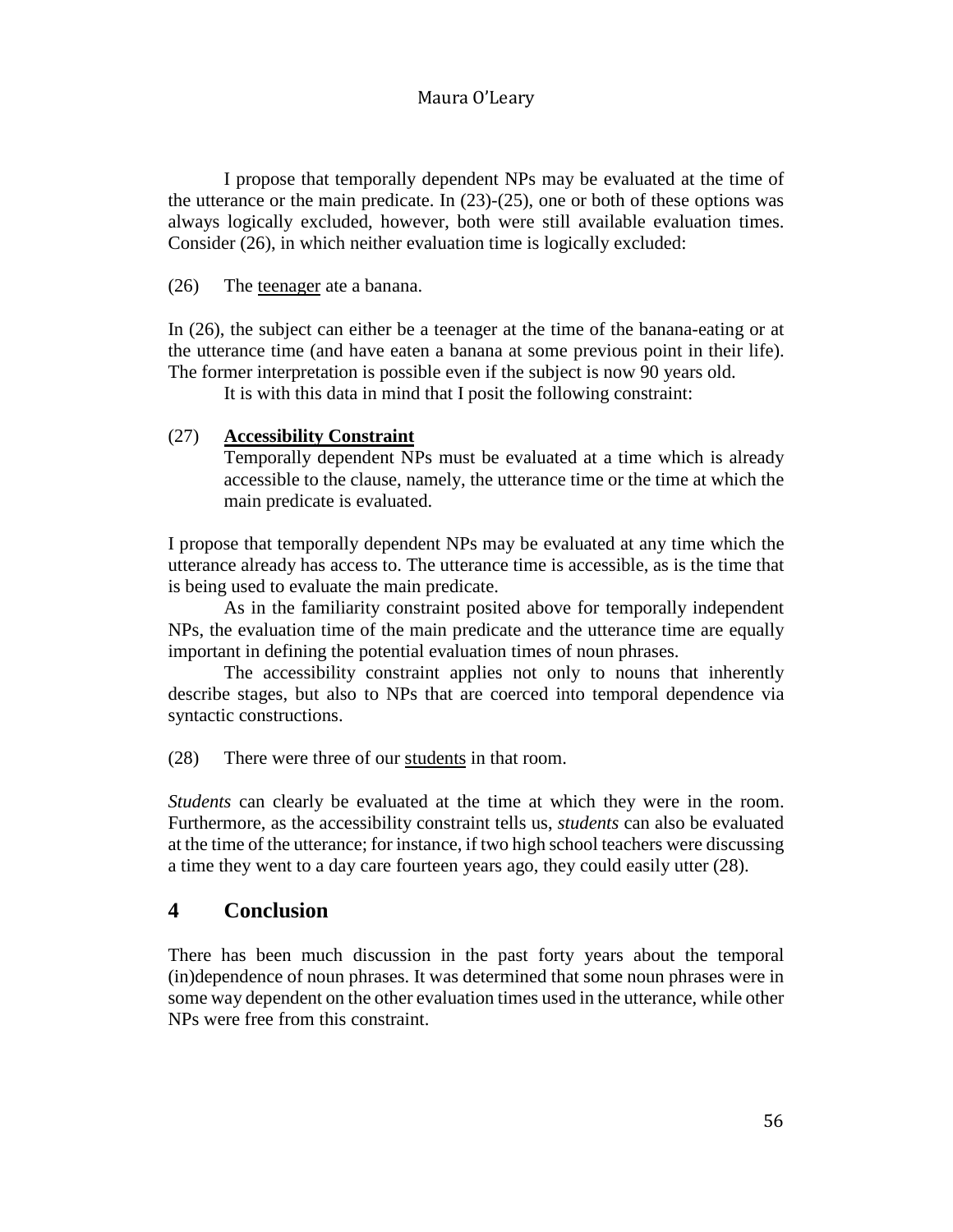Musan (1995, 1997, 1999) highlighted a number of syntactic environments which could force a noun phrase to be temporally dependent, including weak cardinal determiner phrases and existential there constructions. She concluded that these constructions were used when the NP was new to the hearer, and that hearernew NPs were interpreted as referring to temporal chunks, or stages, of an individual, rather than the whole temporal existence of the individual. She posited that these temporal chunks were then evaluated at the same time as the rest of the sentence.

In this paper, I provided evidence that some nouns inherently describe stages, and are therefore always temporally dependent.

Additionally, I showed evidence that temporally independent NPs can be evaluated at fewer times than was previously thought and that temporally dependent NPs can be evaluated at more times than was previously thought. Temporally independent NPs are subject to a familiarity constraint and can only be evaluated at or before the utterance time or the predication time, whichever is later of the two. Temporally dependent nouns are subject to an accessibility constraint and may be evaluated at either the utterance time or the predication time.

## **References**

Carlson, Gregory Norman. 1977a. Reference to kinds in English.

- Carlson, Gregory Norman. 1977b. A unified analysis of the English bare plural. *Linguistics and Philosophy* 1(3):413-457.
- Enç, Mürvet. 1981. *Tense without Scope: An Analysis of Nouns as Indexicals.* Doctoral dissertation, University of Wisconsin, Madison.
- Enç, Mürvet. 1985. *Temporal Interpretation*.
- Enç, Mürvet. 1986. Towards a referential analysis of temporal expressions. *Linguistics and Philosophy* 9(4):405-426.
- Enç, Mürvet. 1987. Anchoring conditions for tense. *Linguistic Inquiry* 18:633-657.
- Keshet, Ezra. 2008. *Good intensions: Paving two roads to a theory of the de re/de dicto distinction*. Doctoral dissertation, Massachusetts Institute of Technology.
- Milsark, Gary L. 1977. Towards the Explanation of Certain Peculiarities of Existential Sentences in English. *Linguistic Analysis* 3:1–29.
- Musan, Renate. 1995. *On the temporal interpretation of noun phrases*. Doctoral dissertation, Massachusetts Institute of Technology.
- Musan, Renate. 1997. Tense, predicates, and lifetime effects. *Natural Language Semantics* 5(3):271-301.
- Musan, Renate. 1999. Temporal interpretation and information-status of noun phrases. *Linguistics and Philosophy* 22(6):621-661.